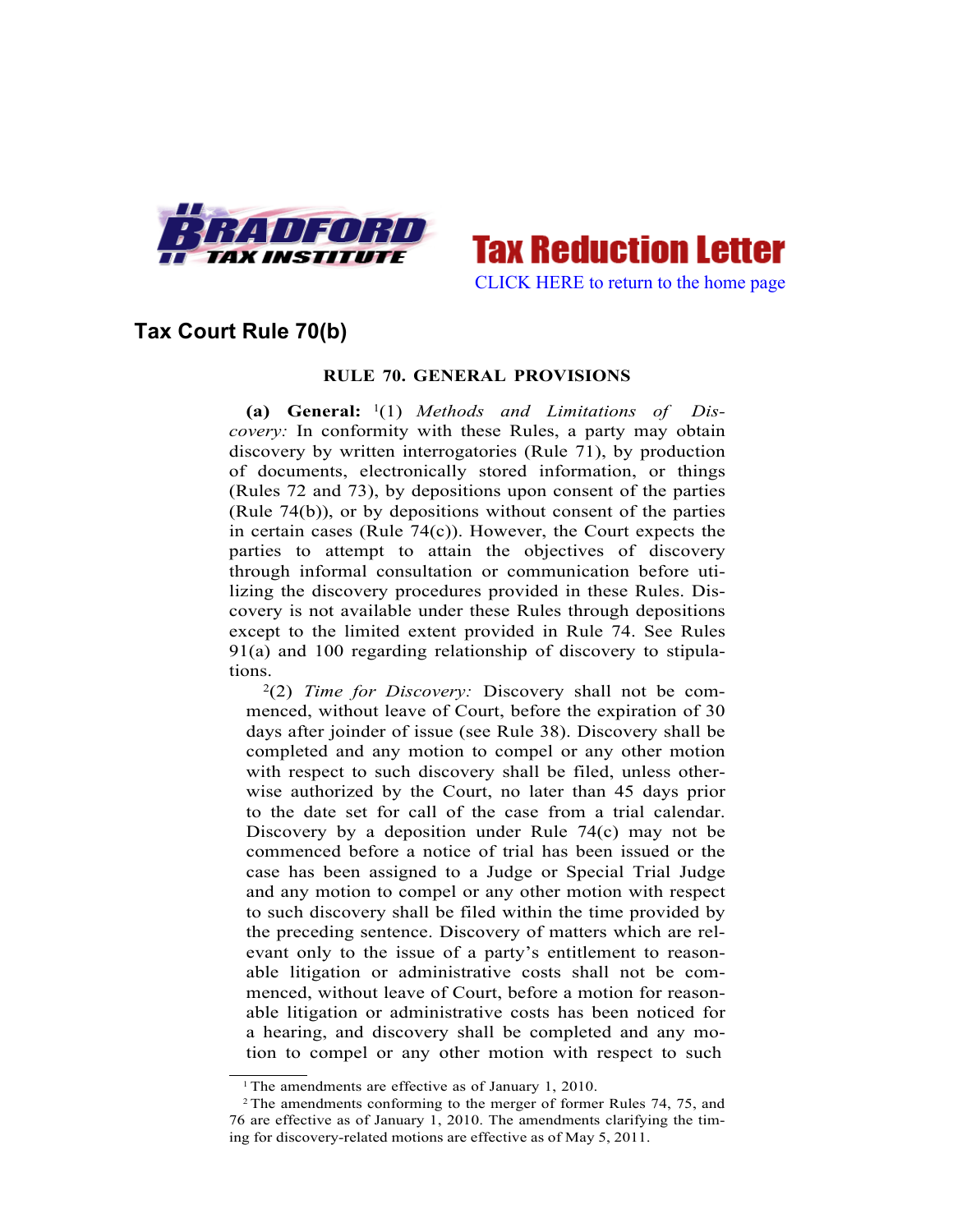discovery shall be filed, unless otherwise authorized by the Court, no later than 45 days prior to the date set for hearing.

(3) *Cases Consolidated for Trial:* With respect to a common matter in cases consolidated for trial, discovery may be had by any party to such a case to the extent provided by these Rules, and, for that purpose, the reference to a ''party'' in this Title VII, in Title VIII, or in Title X, shall mean any party to any of the consolidated cases involving such common matter.

**1(b) Scope of Discovery:** The information or response sought through discovery may concern any matter not privileged and which is relevant to the subject matter involved in the pending case. It is not ground for objection that the information or response sought will be inadmissible at the trial, if that information or response appears reasonably calculated to lead to discovery of admissible evidence, regardless of the burden of proof involved. If the information or response sought is otherwise proper, it is not objectionable merely because the information or response involves an opinion or contention that relates to fact or to the application of law to fact. But the Court may order that the information or response sought need not be furnished or made until some designated time or a particular stage has been reached in the case or until a specified step has been taken by a party.

**2(c) Limitations on Discovery:** (1) *General:* The frequency or extent of use of the discovery methods set forth in paragraph (a) shall be limited by the Court if it determines that: (A) The discovery sought is unreasonably cumulative or duplicative, or is obtainable from some other source that is more convenient, less burdensome, or less expensive; (B) the party seeking discovery has had ample opportunity by discovery in the action to obtain the information sought; or (C) the discovery is unduly burdensome or expensive, taking into account the needs of the case, the amount in controversy, limitations on the parties' resources, and the impor-

<sup>&</sup>lt;sup>1</sup> The amendments restructuring former paragraph (b) and adding new paragraph (c) are effective as of July 6, 2012. Former paragraph (b) had previously been amended effective January 1, 2010, to incorporate as paragraph (b)(3) provisions now generally included as part of new paragraph (c).

<sup>&</sup>lt;sup>2</sup>The amendments adding new paragraph (c) are effective as of July 6, 2012.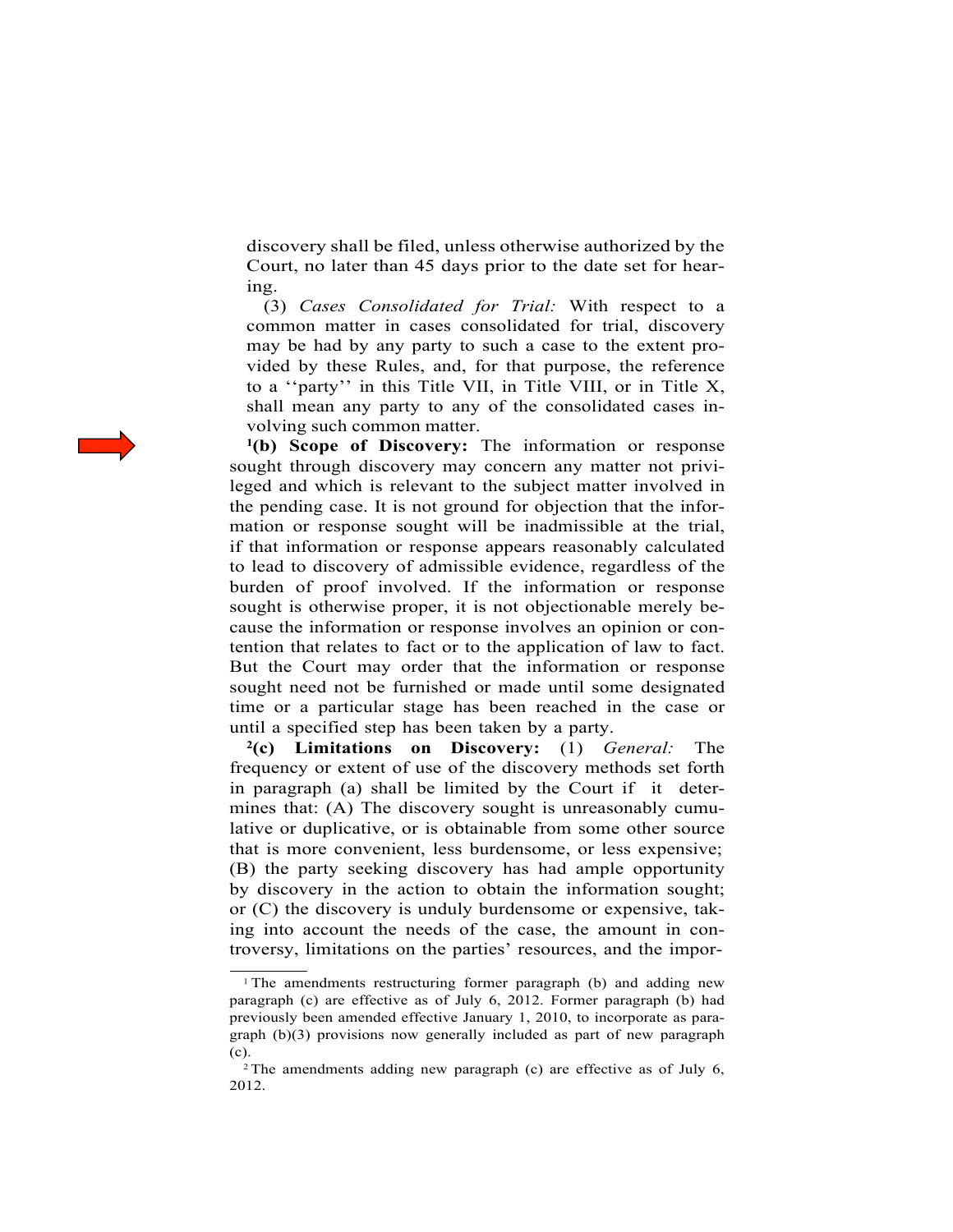tance of the issues at stake in the litigation. The Court may act upon its own initiative after reasonable notice or pursuant to a motion under Rule 103.

(2) *Electronically Stored Information:* A party need not provide discovery of electronically stored information from sources that the party identifies as not reasonably accessible because of undue burden or cost. On motion to compel discovery or for a protective order, the party from whom discovery is sought must show that the information is not reasonably accessible because of undue burden or cost. If that showing is made, the Court may nonetheless order discovery from such sources if the requesting party shows good cause, considering the limitations of Rule  $70(c)(1)$ . The Court may specify conditions for the discovery.

(3) *Documents and Tangible Things:*

(A) A party generally may not discover documents and tangible things that are prepared in anticipation of litigation or for trial by or for another party or its representative (including the other party's attorney, consultant, surety, indemnitor, insurer, or agent), unless, subject to Rule  $70(c)(4)$ ,

(i) they are otherwise discoverable under Rule 70(b); and

(ii) the party shows that it has substantial need for the materials to prepare its case and cannot, without undue hardship, obtain their substantial equivalent by other means.

(B) If the Court orders discovery of those materials, it must protect against disclosure of mental impressions, conclusions, opinions, or legal theories of a party's counsel or other representative concerning the litigation.

(4) *Experts:*

(A) Rule  $70(c)(3)$  protects drafts of any expert witness report required under Rule 143(g), regardless of the form in which the draft is recorded.

(B) Rule 70(c)(3) protects communications between a party's counsel and any witness required to provide a report under Rule 143(g), regardless of the form of the communications, except to the extent the communications: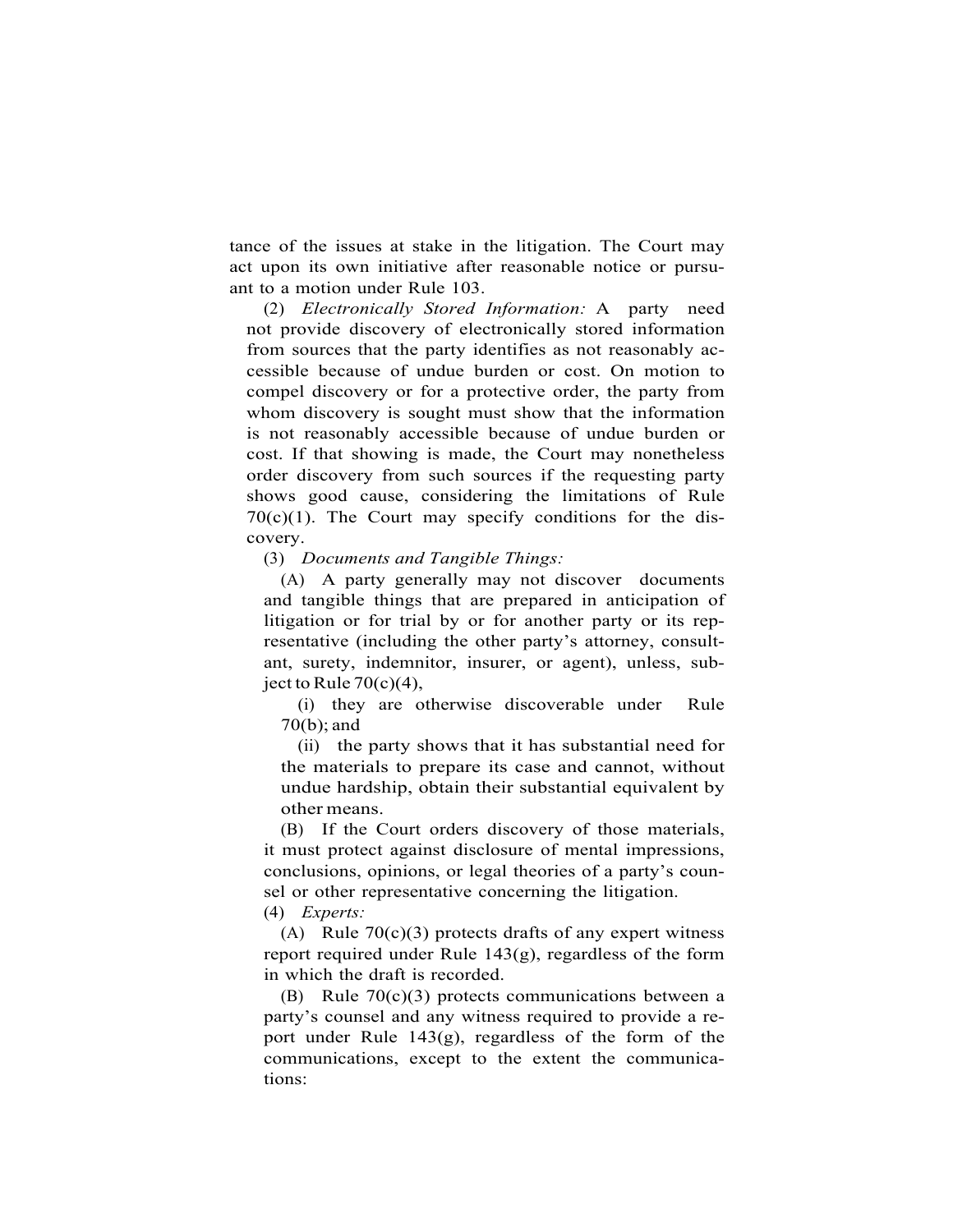(i) relate to compensation for the expert's study or testimony;

(ii) identify facts or data that the party's counsel provided and that the expert considered in forming the opinions to be expressed; or

(iii) identify assumptions that the party's counsel provided and that the expert relied on in forming the opinions to be expressed.

(C) A party generally may not, by interrogatories or depositions, discover facts known or opinions held by an expert who has been retained or specially employed by another party in anticipation of litigation or to prepare for trial and who is not expected to be called as a witness at trial, except on a showing of exceptional circumstances under which it is impracticable for the party to obtain facts or opinions on the same subject by other means.

**1(d) Party's Statements:** Upon request to the other party and without any showing except the assertion in writing that the requester lacks and has no convenient means of obtaining a copy of a statement made by the requester, a party shall be entitled to obtain a copy of any such statement which has a bearing on the subject matter of the case and is in the possession or control of another party to the case.

**2(e) Use In Case:** The answers to interrogatories, things produced in response to a request, or other information or responses obtained under Rules 71, 72, 73, and 74 may be used at trial or in any proceeding in the case prior or subsequent to trial to the extent permitted by the rules of evidence. Such answers or information or responses will not be considered as evidence until offered and received as evidence. No objections to interrogatories or the answers thereto, or to a request to produce or the response thereto, will be considered unless made within the time prescribed, except that the objection that an interrogatory or answer would be

<sup>&</sup>lt;sup>1</sup> The amendment redesignating former paragraph (c) as paragraph (d) is effective as of July 6, 2012.

<sup>2</sup> The amendments conforming former paragraph (d) to the merger of former Rules 74, 75, and 76 are effective as of January 1, 2010. The amendment redesignating former paragraph (d) as paragraph (e) is effective as of July 6, 2012.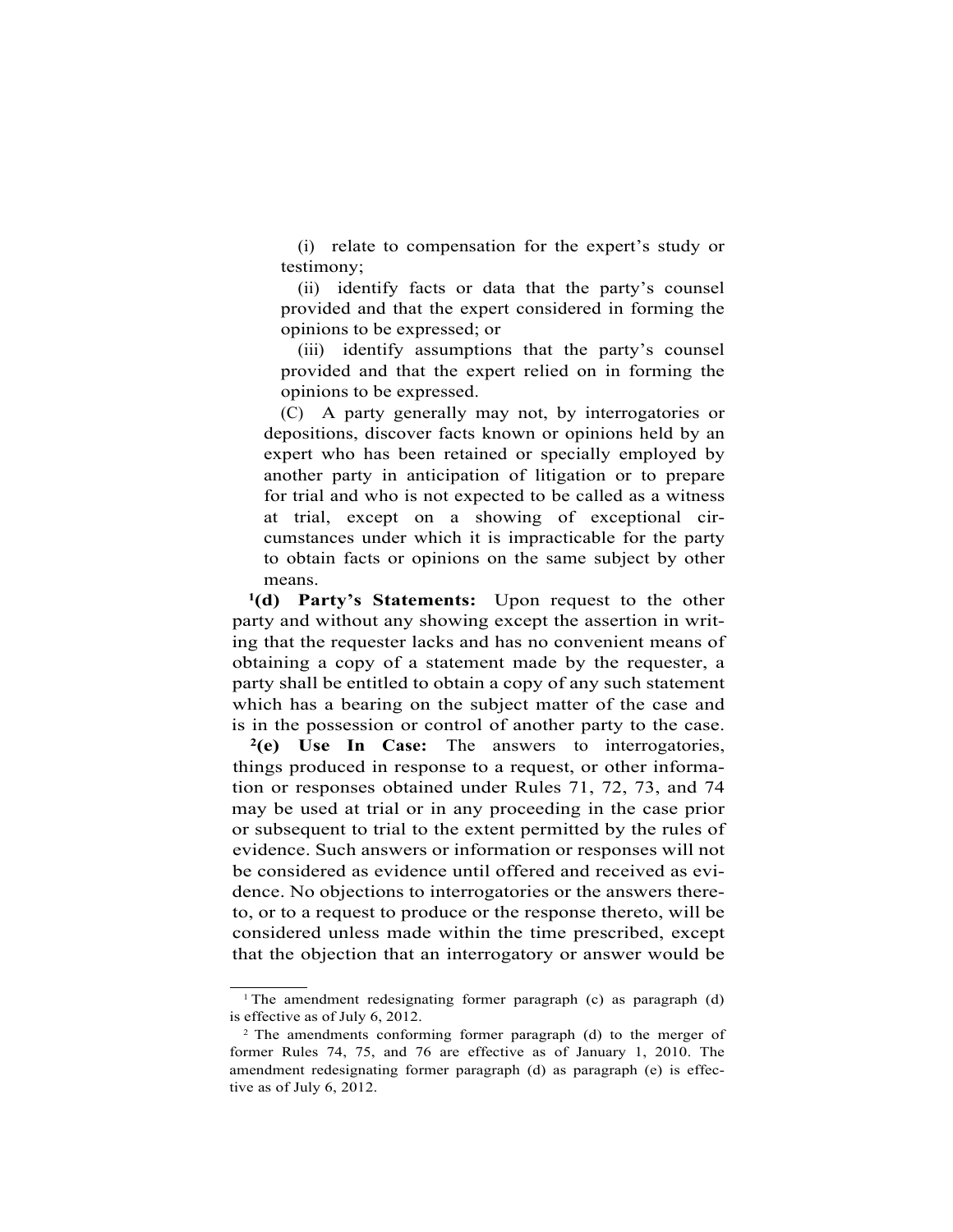inadmissible at trial is preserved even though not made prior to trial.

**1(f) Signing of Discovery Requests, Responses, and Objections:** (1) Every request for discovery or response or objection thereto made by a party represented by counsel shall be signed by at least one counsel of record. A party who is not represented by counsel shall sign the request, response, or objection. The signature shall conform to the requirements of Rule  $23(a)(3)$ . The signature of counsel or a party constitutes a certification that the signer has read the request, response, or objection, and that to the best of the signer's knowledge, information, and belief formed after a reasonable inquiry, it is: (A) Consistent with these Rules and warranted by existing law or a good faith argument for the extension, modification, or reversal of existing law, (B) not interposed for any improper purpose, such as to harass or to cause unnecessary delay or needless increase in the cost of litigation, and (C) not unreasonable or unduly burdensome or expensive, given the needs of the case, the discovery already had in the case, the amount in controversy, and the importance of the issues at stake in the litigation. If a request, response, or objection is not signed, then it shall be stricken, unless it is signed promptly after the omission is called to the attention of the party making the request, response, or objection, and a party shall not be obligated to take any action with respect to it until it is signed.

(2) If a certification is made in violation of this Rule, then the Court upon motion or upon its own initiative, may impose upon the person who made the certification, the party on whose behalf the request, response, or objection is made, or both, an appropriate sanction, which may include an order to pay the amount of the reasonable expenses incurred because of the violation, including reasonable counsel's fees.

**2(g) Other Applicable Rules:** For Rules concerned with the frequency and timing of discovery in relation to other procedures, supplementation of answers, protective or-

<sup>&</sup>lt;sup>1</sup> The amendment redesignating former paragraph (e) as paragraph (f) is effective as of July 6, 2012.

<sup>&</sup>lt;sup>2</sup> The amendment redesignating former paragraph (f) as paragraph (g) is effective as of July 6, 2012.